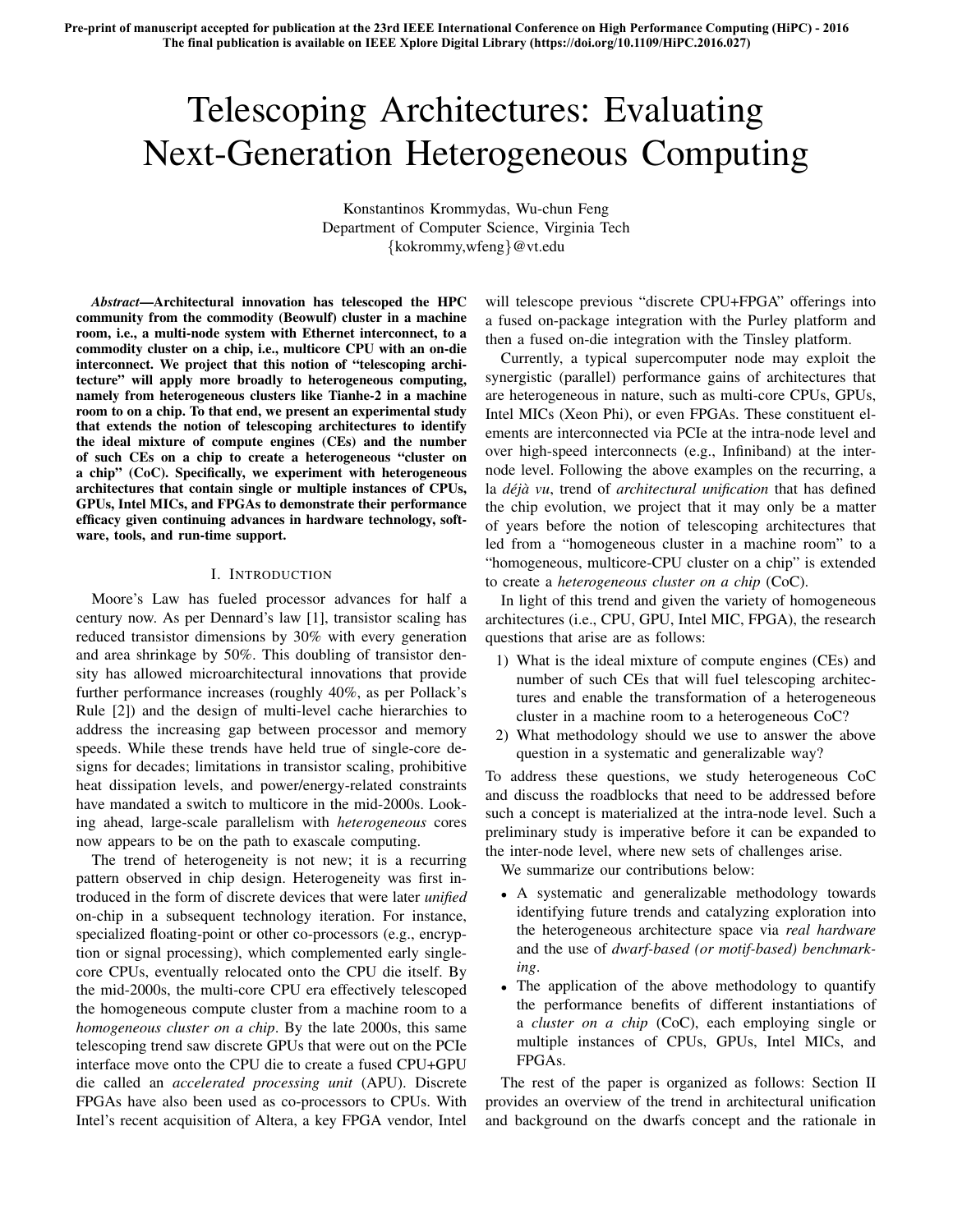using them as the driving force of architectural innovation. Section III provides details on our approach and experimental methodology, and Section IV presents our results and insights. In Section V, we highlight challenges that affect the longerterm feasibility of the proposed architectures. Finally, Section VI discusses related work, and Section VII concludes the paper and provides directions for future research.

## II. BACKGROUND

## *A. Architectural Unification in the History of Computing*

In this work we examine the trends towards architectural unification as we move from a heterogeneous cluster in a machine room to a heterogeneous cluster on a chip. To put this trend in perspective it is useful to examine how the unification trend has manifested throughout computing history. Moore's law has allowed doubling the transistor density in a chip, thus facilitating heterogeneity at various levels and at the same time on-chip replication of homogeneous resources.

As far as *heterogeneous coupling* is concerned, there are various notable examples. At the early days of computing, floating-point arithmetic was implemented in software (e.g., on Intel 8086). The Intel 8087 was the first math co-processor for the 8086 line that allowed fast, hardware implementation of floating-point instructions. Nowadays, all modern processors include an (integrated) floating-point unit (FPU) and dedicated floating-point registers on-chip.

Graphics processing units (GPUs), in a similar fashion, originated as separate devices (graphics co-processors) with dedicated graphics memory. While still widely available in a discrete form factor, *integrated graphics processors* (IGPs) are the norm in many cases, especially in the laptop market. For example, Intel HD Graphics in Ivy Bridge and Intel Iris Graphics in Haswell CPUs are IGPs on the same package or die as the CPU and utilize a portion of the computer system RAM. Similarly, in 2011, AMD introduced Llano [3], the first generation of *accelerated processing units* (APUs), which combined a CPU and GPU on the same die.

FPGAs have also been used to accelerate computations in many domains (e.g., bioinformatics [4], finance [5]). FPGAs connect to a host platform typically via the PCIe interface or Ethernet. However, there are system-on-chip (SoC) implementations, where a CPU is embedded in an FPGA board (e.g., big.LITTLE by ARM [6], Cyclone V SoC with ARM Cortex-A9 [7]). To this end, Intel is also introducing their Xeon and FPGA accelerator platform that incorporates an FPGA module attached to the processor via a Quick Path Interconnect (QPI), After Altera's acquisition by Intel, it is expected that in the next year, we will see a FPGA fabric as part of the package or die.

As far as *replication of homogeneous resources* is concerned, the CPU and GPU cases are indicative examples. In the former case, single-core CPUs initially got connected over a network to form compute clusters. When manufacturing technology allowed, multiple cores (dual-, quad-, octa-cores, etc.) fitted on the same chip. Later, with Intel Many Integrated Core (MIC) [8] architecture, tens of (simpler) cores (60 or 61) became a reality. The next generation of Intel MIC (codenamed *Knight's Hill*) will be bootable, obviating the need for a host processor needed in current generation's MICs. Similarly, GPUs include an ever-increasing number of compute units (or *CUDA cores* in NVIDIA terminology) and more advanced architectural features.

Both above trends, in isolation and, more so, combined, hint towards the concept of *supercomputing on a chip*.

#### *B. Dwarf-Based Benchmarking and the OpenDwarfs*

High-performance computing and benchmarking have traditionally gone hand in hand. Benchmarks are being routinely used in assembling lists that rank supercomputers according to various metrics, like performance or power (e.g., Top500 [9], Green500 [10], HPCG [11]). Additionally, computer architects have been utilizing benchmarks as part of characterizing their platforms and in the subsequent decision-making that is related to the microarchitectural advances of future renditions thereof. Related research [12] from a software engineering standpoint highlights the need for benchmarks that address real-world problems that are tied to *scientific paradigms*. This notion of paradigm encapsulates a universally agreed-on set of solutions to such real-world problems. These scientific paradigms mirror what is otherwise known as a *computational dwarf* (or *motif*).

A *dwarf* is an algorithmic method that embodies a certain computation and communication pattern. Such patterns may be more or less suitable for one architecture over another. This motivates the need for heterogeneous architectures, like CPUs plus GPUs within a node, or ideally, a combination of more heterogeneous platforms in the context of a single chip, the type and characteristics of which will make them ideal for addressing the needs of applications. Original unpublished work by P. Colella introduced the concept of the dwarfs and a set of seven original dwarfs. The concept and work was later formalized and extended by Asanovic et al. [13] and became what is widely known as the *Berkeley Dwarfs*.

In this work, we use OpenDwarfs [14], a benchmark suite based on the concept of the Berkeley Dwarfs. OpenDwarfs includes instantiations for dwarfs in [13] and is developed in OpenCL, which allows a seamless benchmarking experience across different architectures, like multi-core CPUs, GPUs, Intel MIC (Xeon Phi), and even FPGAs by use of Altera OpenCL or the SOpenCL tool [15]. More importantly, OpenDwarfs is characterized by uniformity of optimization levels across the supported architectures, creating a level field for studying architectures with respect to their suitability for the computation and communication patterns themselves. The above set of features render OpenDwarfs an ideal benchmark suite for the purposes we seek to address in this work. In Section III-B, we discuss how we exploit dwarf instantiations in OpenDwarfs in a systematic and generalizable way that allows us to draw broader conclusions about next-generation heterogeneous architectures.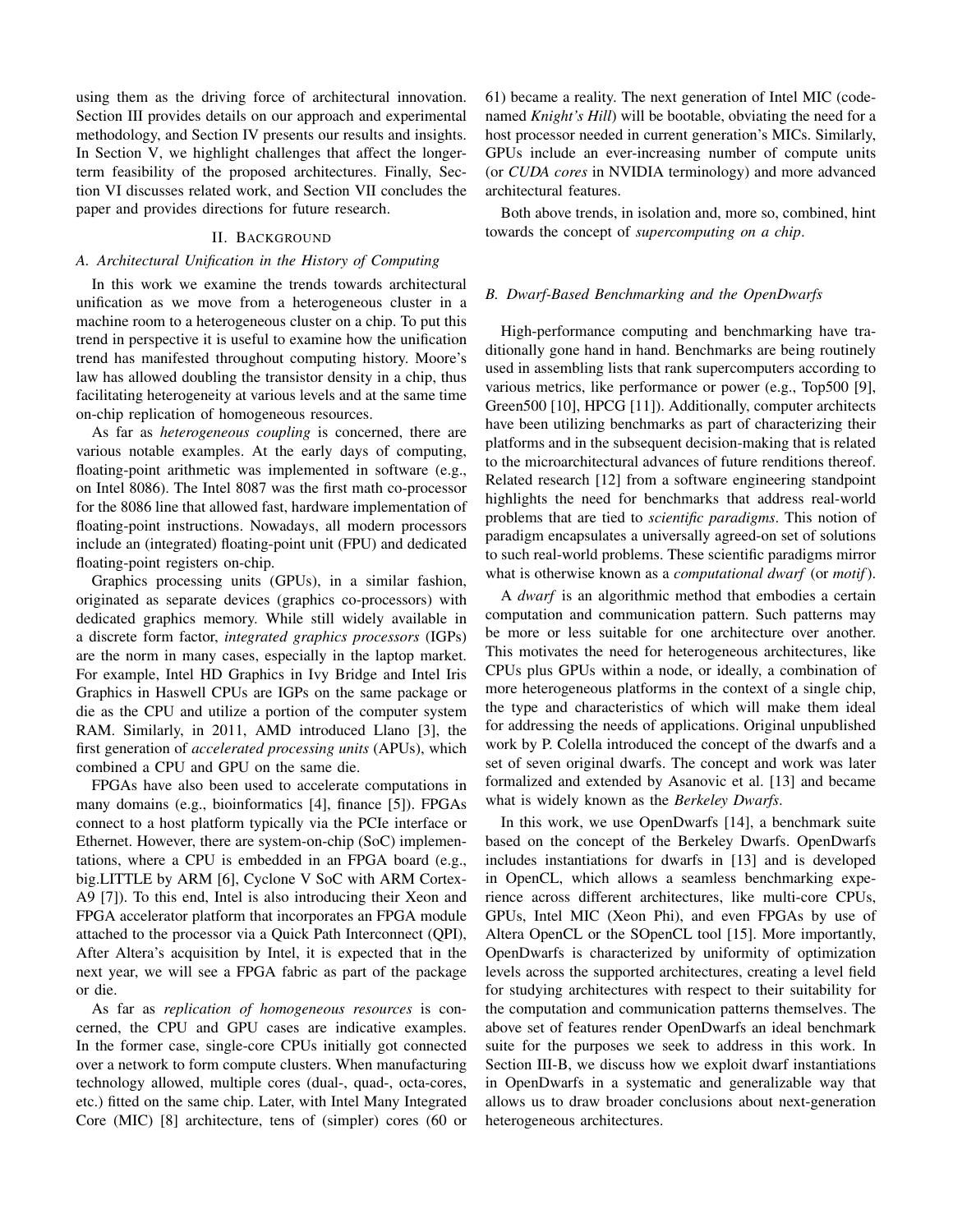| <b>Model</b>        | <b>AMD</b> Opteron<br>6272 (CPU) | AMD Radeon<br>HD 7970 (GPU) | Intel Xeon Phi<br>P1750 (MIC) |  |  |
|---------------------|----------------------------------|-----------------------------|-------------------------------|--|--|
| <b>Type</b>         | CPU                              | Discrete GPU                | Co-processor                  |  |  |
| <b>Frequency</b>    | $2.1$ GHz                        | 925 MHz                     | $1.09$ GHz                    |  |  |
| <b>Cores</b>        | 16                               | 32†                         | 61                            |  |  |
| <b>Threads/core</b> |                                  | 4                           |                               |  |  |
| L1/L2/L3            | 16/2048/                         | 16/768/                     | 32/512/                       |  |  |
| Cache (KB)          | 8192‡                            | $(L1$ per $CU)$             | (per core)                    |  |  |
| SIMD (SP)           | 4-way                            | $16$ -way                   | $16$ -way                     |  |  |
| <b>Process</b>      | 32nm                             | 32nm                        | 22nm                          |  |  |
| <b>TDP</b>          | 115W                             | 210W                        | 300W                          |  |  |
| <b>GFLOPS (SP)</b>  | 134.4                            | 3790                        | 2092.8                        |  |  |

TABLE I: Configuration of the Target Fixed Architectures

*†* Compute Units (CU) *‡* L1: 16KBx16 data shared, L2: 2MBx8 shared, L3: 8MBx2 shared

TABLE II: Defining Base Unit (BU) for Chip Area Size

| <b>Type</b> | <b>Model</b>       | transis-    | <b>Process</b> | <b>Base</b>  |  |
|-------------|--------------------|-------------|----------------|--------------|--|
|             |                    | tors (bil.) | (nm)           | <b>Units</b> |  |
| <b>CPU</b>  | <b>AMD</b> Opteron |             |                |              |  |
|             | 6272               | 2.4         | 32             |              |  |
| GPU         | AMD Radeon         |             |                |              |  |
|             | HD 7970            | 4.3         | 28             | 1.372        |  |
| <b>MIC</b>  | Intel Xeon Phi     |             |                |              |  |
|             | P <sub>1750</sub>  | 5           | 22             | 0.985        |  |
| <b>FPGA</b> | Xilinx Virtex-6    |             |                |              |  |
|             | LX760              | 5.8         | 40             | 3.778        |  |

## III. METHODOLOGY

In this section, we present our methodology in addressing the research questions set forth in Section I. We start with identifying the search space for candidate *Cluster on a Chip* (CoC) platforms. Then (Sections III-B and III-C) we describe in detail how we evaluate the performance of each CoC candidate. Section III-D discusses assumptions we make in the process.

# *A. Cluster on a Chip (CoC)*

By *Cluster on a Chip* (CoC) we refer to the combination of discrete types and numbers of compute engines (CEs). This conglomerate of CEs constitutes the expected result of the unification trend that we describe in Section II. Such a hypothetical platform may not be feasible under current technology and manufacturing constraints. We discuss our assumptions in Section III-D. CEs under consideration include a general-purpose CPU, a high-performance discrete GPU, an Intel Xeon Phi (MIC) co-processor, and an FPGA. Table I shows the detailed characteristics of each platform.

Given these CEs we construct hypothetical CoCs by creating combinations thereof (also allowing multiple CE instances). In order to restrict the CoC search space, we enforce an (arbitrary) *chip area constraint*. Table II shows how we define a *chip area base unit* (BU), based on the number of transistors of each device and the process technology used in each to approximate the chip area size of each CE, assuming that transistors for all four types of CEs are laid out in the twodimensional space. A BU measures the relative chip area using the calculated CPU chip area as a baseline. For example, given the values for number of transistors and process technology in Table II for CPU and GPU, the BUs of a GPU are

TABLE III: OpenDwarfs Benchmark Test Parameters/Inputs

| Dwarf                 | Algor.      | <b>Problem Size</b>               |  |  |  |  |
|-----------------------|-------------|-----------------------------------|--|--|--|--|
| N-body methods        | <b>GEM</b>  | Input file: nucleosome            |  |  |  |  |
| Dynamic programming   | <b>NW</b>   | Two 4096-letter protein sequences |  |  |  |  |
| Structured grids      | <b>SRAD</b> | $2048x2048$ FP, 128 iterations    |  |  |  |  |
| Graph traversal       | <b>BFS</b>  | 248,730 nodes, 893,003 edges      |  |  |  |  |
| Combinational logic   | CRC.        | Input data-stream: 100MB          |  |  |  |  |
| Sparse linear algebra | <b>CSR</b>  | $2048^2$ x $2048^2$ sparse matrix |  |  |  |  |

TABLE IV: Execution Time (in msec) of Dwarf Benchmarks

|             | <b>GEM</b> | <b>NW</b> | <b>SRAD</b> | <b>BFS</b> | <b>CRC</b> | CSR |
|-------------|------------|-----------|-------------|------------|------------|-----|
| <b>CPU</b>  | 21592      | 112       | 5093        | 331        | 672        | つつ  |
| GPU         | 401        | 672       | 232         | 96         | 19         |     |
| MIC.        | 11871      | 222       | 2298        | 278        | 881        |     |
| <b>FPGA</b> | 25345      | 35        | 17651       | 105        | 24         | 83  |

 $\left(\frac{28}{32}\right)^2 * \frac{4 \cdot 3}{2 \cdot 4} = 1.372$ . Following the above, the restriction we enforce is that all CoCs we consider have a chip size area that is equal or less than the aggregate area of one CPU, plus one GPU, plus one Intel Xeon Phi, plus one FPGA. Based on Table II (*Base Units* column) this adds up to 7.135 BUs. According to this constraint there are 100 possible CoCs.

#### *B. Performance Evaluation*

For evaluating the CoC candidates (Section III-A) we use the OpenDwarfs benchmark suite. Specifically, we employ a subset of the dwarf instantiations: GEM, NW (Needleman-Wunsch), SRAD (Speckle-Reducing Anisotropic Diffusion), BFS (Breadth-first Search), CRC (Cyclic Redundancy Check), and CSR (Compressed Sparse-Row Matrix-Vector Multiplication). The dwarf categories are shown in Table III together with the dwarf instantiations listed above and their input parameters/datasets. Using these dwarfs we create a large number of *synthetic benchmarks*. These synthetic benchmarks contain all possible combinations of four, five, and six dwarfs. This allows for the creation of benchmarks that cover a sufficiently large number of potential real-world applications. This stems from the fact that dwarfs, by definition, represent computation and communication patterns and real-world applications are largely composed of such patterns (dwarfs) that can be *temporally or spatially* distributed across a set of CEs (examples of dwarf composition of five ParLab applications and seven general application areas are given in [16]). Along these lines, in each synthetic benchmark we assume the latter (spatial) distribution of constituent parts, i.e., dwarfs within an application are independent and can run in parallel in a form of *request-level parallelism* (similar assumptions are used in similar works, e.g., [17]). Each dwarf runs in parallel by itself on the specific CE it is scheduled on. The way each dwarf of a benchmark is scheduled to each part of a CoC is described in Section III-C. The above methodology allows us to draw broader conclusions that are better representative of real-world workloads.

For our results we use the kernel execution times shown in Table IV, which were obtained in [18] by executing the OpenCL-based OpenDwarfs on the hardware shown in Table I. Implementation details and performance evaluation of each dwarf separately on each of the different architectures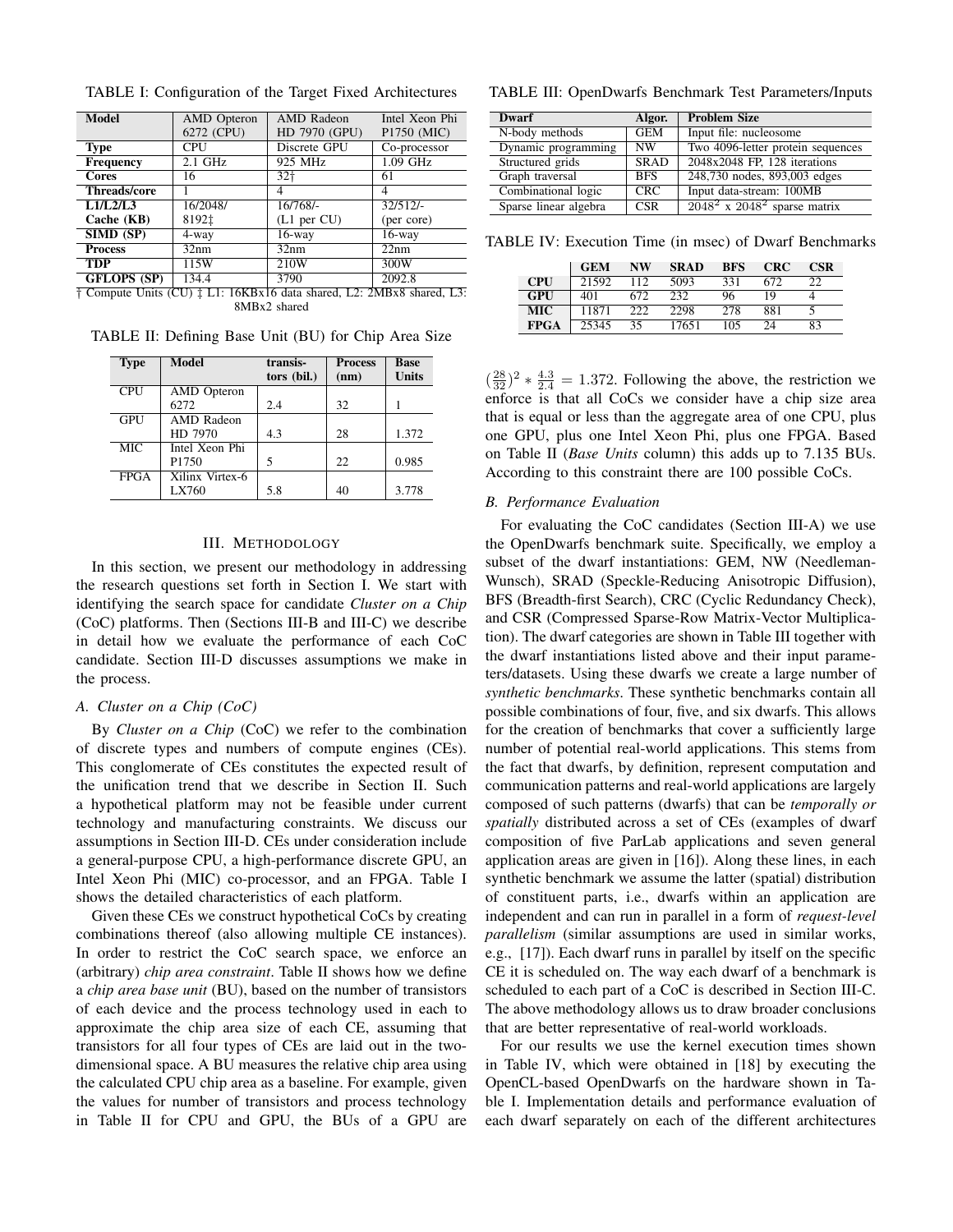(CPU, GPU, Intel MIC, FPGA) is also done in [18] and beyond the scope of this paper. In this work we focus on the *overall* performance benefits of using CoCs. For this reason, the results of synthetic benchmarks that contain all possible combinations of four, five, and six dwarfs (among the total six used) are averaged (*4-mers, 5-mers, 6-mers*). This ensures that no specific dwarf can disproportionally distort the highlevel insights. As we would see in Section IV the trends observed in the results are similar, irrespective of the number of constituent dwarfs, which is indicative of the generality of our methodology.

## *C. Scheduling*

In Section III-B we describe the performance evaluation methodology with respect to the workloads. In this section, we discuss the details of scheduling each constituent part of our synthetic benchmarks on the disparate parts of CoC architectures. Our scheduling methods assume *oracle* prediction (as, e.g., in [19] or [17]), i.e., we assume a priori perfect knowledge of execution times of each dwarf on each type of CE within a CoC. Note that this work is not focused on scheduling, but in providing an early evaluation of the upper performance bound of CoC architectures, hence the oracle assumption.

Specifically, in our schedule we execute each dwarf on the *best available* CE (i.e., not necessarily on the fastest one, which would correspond to the local minimum). This schedule is feasible given use of an off-line scheduling algorithm, where we know the execution time of each dwarf, or a performance prediction model. Such schedules may allow late start for a given dwarf, if such a schedule leads to a *globally optimal* solution. We explore cases with multiple instances of CEs (given space constraints as described in Section III-A), and we allow multiple CEs to be active simultaneously.

## *D. Assumptions*

We start our study with a simplified model that incorporates certain assumptions. Our goal is to provide an initial systematic and broad study of the CoC concept based on existing hardware and to rationalize the benefits of a conceptual architecture like it. While a CoC may be unfeasible given the current state of the practice, we envision it can materialize in the (near) future, once further advances in chip manufacturing and other areas are made. Even in the presence of the stated assumptions, like negligible inter-CE interference, our study projects a conservative upper bound on performance (a la the Roofline model [20], for example) and provides useful insights about the future of heterogeneous computing. Similar approaches with respect to assumptions are made in related work (Section VI), like [21], [17], [19]. We discuss such relevant required technology and system-level advances in Section V.

*1) Data transfers:* The architectures, as discrete devices, that comprise a CoC would require data transfers between a CPU host and the corresponding accelerator in a real OpenCL execution scenario. Such data transfers could in fact be potential bottlenecks also limiting maximum parallelism [22]. In the context of this work we deem them negligible, expecting a broader adoption of the *unified memory* trend (*a la* CPU and GPU in the context of an APU system).

*2) Prediction/scheduling:* In Section III-C we discuss scheduling. When multiple CEs, and especially CEs of different types, are available, it is essential that scheduling of workloads be done in an efficient manner, taking advantage of the specific characteristics of each CE type. This would require a form of pattern/application signature recognition. Such scheduling is non-trivial and adds an extra overhead on top of the actual execution time of a given workload. Within the confines of our study, we assume perfect prediction, given off-line scheduling and zero scheduling overhead.

*3) Power:* One of the main premises of CoCs, besides performance scaling, is power efficiency and energy savings by assigning workloads to the most appropriate CE type (as opposed to a generic *fat core*). The actual power budget of an architecture that consists of one (or more) of each of a CPU, MIC, GPU and FPGA could be prohibitive without employing advanced power management techniques. Our study focuses on the performance aspect of the CoC concept and indirectly addresses the thermal power density aspect by only allowing sufficient heterogeneous computing elements to fit within a constrained die area. Ensuring that CoCs are power-efficient and a detailed study of power is an important future research avenue beyond the scope of this work.

*4) Parallelism within applications:* Our synthetic benchmarks consist of applications that fall under the dwarfs classification, for reasons we discuss in Section III-B. For the purposes of our work, we assume that workloads are composed of independently parallelizable parts (i.e., the constituent dwarfs of each synthetic benchmark) following a request-level parallelism paradigm.

## IV. RESULTS

In this section we present the findings of our experiments that are based on the methodology outlined in Section III. The main variables in our experiments include:

- 1) Synthetic benchmarks (i.e., benchmarks comprising different combinations of dwarf N-mers).
- 2) Cluster on a Chip (CoC) instantiations (i.e., different combinations of types and numbers of CEs under consideration).

Despite the magnitude of the potential options search space, we attempt to provide relevant experiments and group the results we obtain in such ways so as to allow us to identify certain trends in a clear way and draw useful insights with respect to the following research questions:

1) For a widely-varying set of dwarf combinations forming synthetic benchmarks what are the best combinations of CEs to form a CoC across the potential CoC spectrum? (Section IV-A)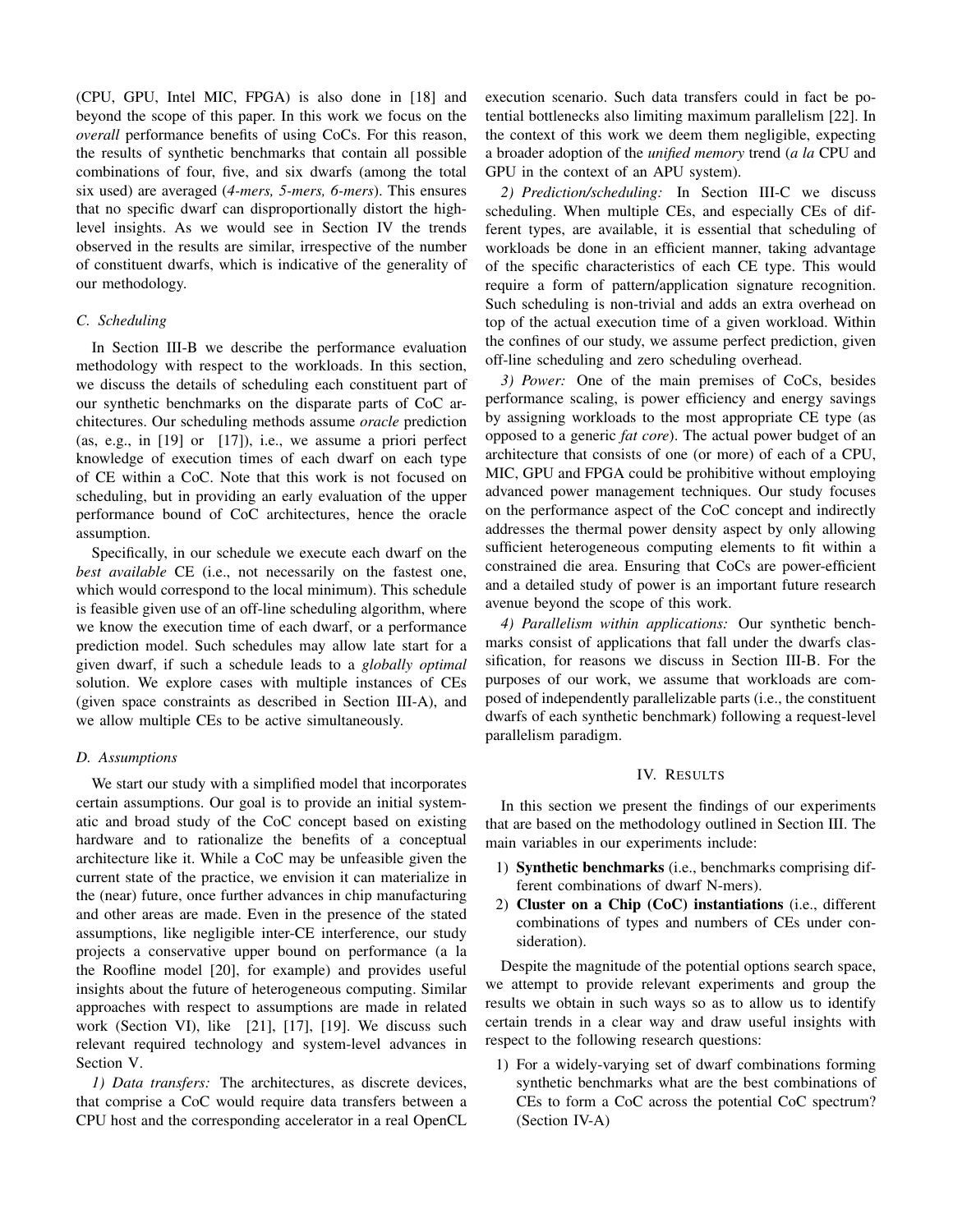

Fig. 1: Performance of Clusters on a Chip (CoC): Speed-up over single-GPU baseline for all possible combinations (100) restricted by the maximum number of Base Units (BUs), for three classes of synthetic benchmarks

- 2) What are the trade-offs between the CoCs' chip area and performance? What are the most efficient CoCs based on a performance per chip area metric? (Section IV-B)
- 3) What is the expected benefit of fusing an FPGA in three specific CoC instantiations and what are the CE usage trends with different combinations of dwarfs in smaller synthetic benchmarks? (Section IV-C)

Answering the above questions enables us to draw useful conclusions related to the main research question of *what is the best combination and number of CEs within a CoC* for a varied set of algorithmic patterns (as classified by the *dwarfs* concept).

# *A. Performance of CoC Instantiations*

Figure 1 presents the results for all possible CoC instantiations and for the average performance across all three categories of synthetic benchmarks built and scheduled as described in detail in Section III. Performance (execution time) is presented as the speed-up over a CoC that contains a single GPU. In this case, separate dwarfs within a synthetic benchmark are executed one after the other on the single GPU, but each dwarf itself is executed in parallel within the GPU. Each CoC is identified by the number of its constituent CEs (number of CPUs, GPUs, MICs, FPGAs). For example, *1210* corresponds to a CoC that includes one CPU, two GPUs, one Intel MIC and zero FPGAs. Note that in the OpenCL paradigm a *host* (CPU) is required alongside the *device* (accelerator). A "traditional" CPU, a soft- or hard-core CPU within a FPGA or a MIC core can serve as both an OpenCL host and device. While for now a discrete GPU cannot serve as a host, this may not be the case in the future.

First, on a high-level we observe that for the majority of CoCs the achieved performance is irrespective of the number of dwarfs contained in a synthetic benchmark (*4-mers, 5-mers, 6-mers*). The cases where the observed performance is higher for the 4-mers case than in 5- or 6-mers are generally these where the number of CEs in a CoC is less than four. In these cases, one or two dwarfs in the 5- or 6-mer synthetic benchmarks need to run sequentially (with respect to the other dwarfs) on one of the available CEs, thereby increasing the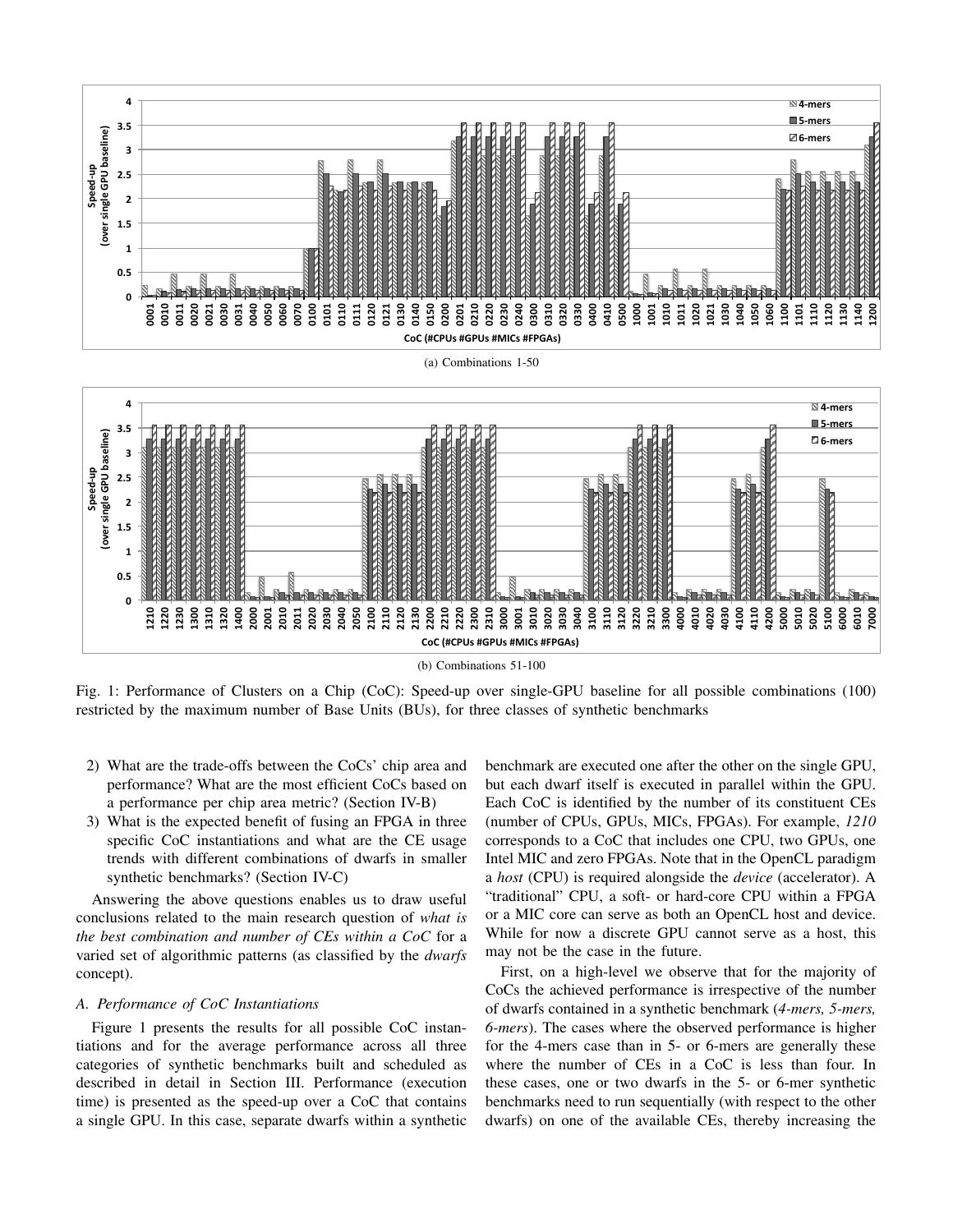

Fig. 2: Performance vs. Area Results

overall execution time. The fact that the general performance trends remain the same, irrespective of the number of dwarfs in our synthetic benchmarks, indicates the suitability of our benchmarking methodology (Section III) for our purpose of evaluating next-generation heterogeneous architectures, in the form of CoCs.

Without loss of generality, we focus on the 6-mer case and provide a more detailed analysis of the observed results. Without a GPU, relative performance (i.e., speed-up over common baseline) is limited in the 0.033 to 0.12 range. A GPU is indeed an indispensable CE in any CoC. Note that a CoC with two GPUs (0200 in graph) provides a 1.952-fold speed-up over a CoC with one GPU. This may seem counter-intuitive at first (expecting a 2-fold speed-up), but one needs to remember that the execution time of different dwarfs within a synthetic benchmark vary and the way they can be scheduled onto the two GPUs (i.e., as a whole) may lead to such schedules. For similar reasons, CoCs with three, four or five GPUs only (0300, 0400, 0500) exhibit the same performance (2.123-fold speed-up). Maximum performance is capped by the longestrunning dwarf within the synthetic benchmarks. So if chip area (and consequently power) is a concern, a CoC with three GPUs is better than one with four or five. Or one may deem the 8.7% performance increase between using two and three (or four or five) GPUs negligible and elect a CoC with two GPUs only. Similar observations can be gleaned from Figure 1 for CoCs entailing other CEs, like MIC (e.g., cases 1210, 1220, 1230). The best performance (3.555) can be obtained using different combinations of CEs within a CoC. Again, these combinations exhibit varying chip area requirements. The above observations provide useful insights with respect to the performance per area ratio that we discuss further in Section IV-B.

### *B. Performance vs. Area Trade-offs*

In this Section we attempt to provide another view of our experimental results focusing on the performance versus area trade-offs. Figure 2 presents the speed-up over a single GPU baseline with respect to the chip area required for 300 points (100 CoCs times three different set of experiments to include all possible 4-, 5-, and 6-mers). While the 300 points are not annotated, due to their large number, our purpose is to provide a high-level view of the trade-offs entailed, and which we only briefly discuss in Section IV-A. Specifically, one can observe three large clusters for each of the three experiments. The higher the number of dwarfs in each of the three experiments, the more concentrated the clusters are along the horizontal axis. For example, in the 6-mer synthetic benchmark experiments, most points fall on or near the 0.12, 2.18, 3.56 mark (x-axis). Focusing on the 3.56-fold speed-up case, there are 26 CoCs with varying chip area requirements (a lot of them overlapping in Figure 2). The best performance (3.56) with the least area (3.73 BUs) within this performance point is achieved on a CoC with two GPUs and one MIC. The same performance with the second best area is a CoC with two GPUs and one CPU (chip area of 3.74 BUs). The following best one (chip area of 4.7 BUs) comprises two GPUs and two MICs. The above observations are indicative of two cases: a) *different combinations of CEs in CoCs can achieve the same performance*, and b) *more CEs are not always beneficial*. In the former case, the choice of one CoC over the other may make more sense for non-technical reasons, too. For example, a 1-CPU + 2-GPUs CoC is a cheaper choice over a 1-MIC + 2-GPUs CoC (assuming the cost of a combination of CEs within a CoC is the same as the CE separately). Also, there are power implications depending on the CE selection (e.g., MIC TDP is generally higher than CPU TDP). In the latter case the higher number of CEs (especially of the same type, as discussed above) does not provide any benefit.

Minimizing chip area while keeping performance steady is important, due to manufacturing costs, cooling requirements, power, etc. As such, it is important to evaluate CoCs' performance with respect to occupied chip area. To do so we introduce a *performance per area* metric. We present the results in Figure 3 in descending order (the higher the better). This provides insight with respect to what combinations of CEs within a CoC provide the best performance per chip real estate. As in Section IV-A, we focus on the 6-mer synthetic benchmarks experiments. We show the CoCs that achieve a value of performance per area over 0.3 (all the rest CoCs score less than 0.06 and are not shown). As can be seen in Figure 3 the two best CoCs with respect to the performance per area metric are the ones we discussed in the previous paragraph (0210, 1200). The next best ones with a performance per area value over 0.9 (and still close to the maximum) incorporate one GPU and one MIC (0110), and one CPU and one GPU (1100), respectively. Notice that while these two CoCs are efficient with respect to our target metric, they are not optimal in terms of performance alone. This accentuates the tradeoffs entailed and the fact that the choice of a CoC depends on the design goals. The most efficient CoCs, both from a performance per area perspective (Figure 3) and performance alone (Figure 1), contain at least one GPU. Intel MIC is also sufficiently present across the top performance per area CoCs, but always in combination with GPU(s).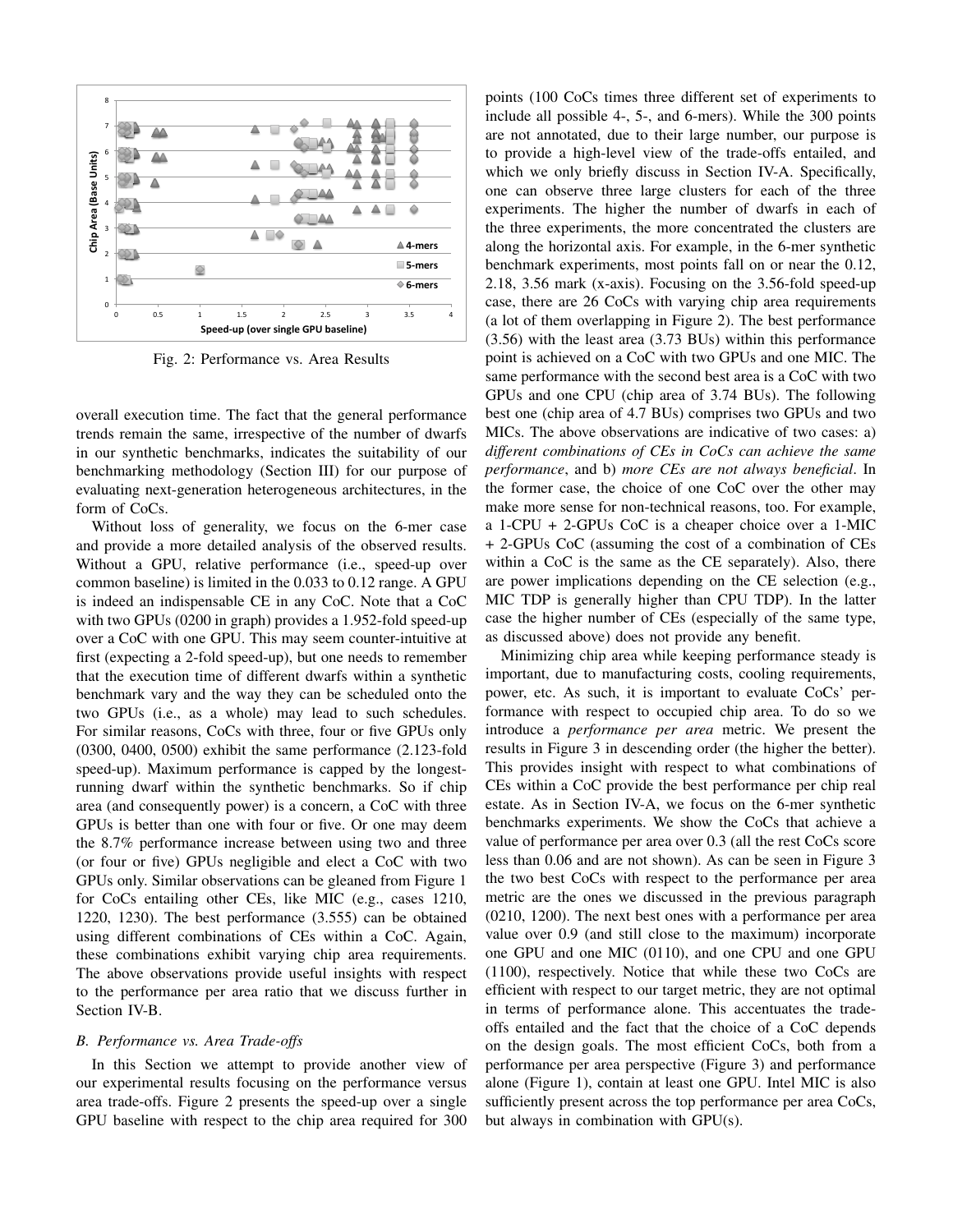

Fig. 3: Performance per Area Results

TABLE V: CoCs that include an FPGA: CE utilization and speed-up over corresponding CoC without FPGA

|                        |          | 1 CPU + 1 FPGA<br>$1$ CPU + $1$ GPU + $1$ FPGA |          |          |      | 1 CPU + 1 GPU + 1 MIC + 1 FPGA |          |      |      |      |                  |                  |
|------------------------|----------|------------------------------------------------|----------|----------|------|--------------------------------|----------|------|------|------|------------------|------------------|
| <b>Synthetic Dwarf</b> | $\#$ CPU | #FPGA                                          | Speed-up | #CPU     | #GPU | #FPGA                          | Speed-up | #CPU | #GPU | #MIC | $\# \text{FPGA}$ | Speed-up         |
|                        |          |                                                | w/o FPGA |          |      |                                | w/o FPGA |      |      |      |                  | w/o FPGA         |
| NW / SRAD / BFS        |          | ◠                                              | 1.09     |          |      |                                | 1.41     |      |      |      |                  | 1.2              |
| NW / SRAD / CRC        |          | ◠                                              | 1.15     |          |      |                                | 1.08     |      |      |      |                  | 1.08             |
| NW / SRAD / CSR        |          | ⌒                                              | 1.03     |          |      |                                |          |      |      |      |                  |                  |
| NW / BFS / CRC         |          | ◠                                              | 8.59     | $\Omega$ |      |                                | 1.2      |      |      |      | $\bigcap$        | $1.\overline{2}$ |
| NW / BFS / CSR         | ↑        |                                                | 3.46     |          |      |                                | 1.16     |      |      |      |                  | 1.16             |
| NW / CRC / CSR         |          | ◠                                              | 13.51    |          |      |                                | 3.2      |      |      |      |                  | 3.2              |
| SRAD / BFS / CRC       |          | ◠                                              | 1.2      | $\Omega$ |      |                                | 1.43     |      |      |      | ◠                | 1.2              |
| SRAD / BFS / CSR       |          | ◠                                              | 1.07     |          |      |                                | 1.42     |      |      | ∩    |                  | 1.2              |
| SRAD / CRC / CSR       |          | ◠                                              | 1.14     |          |      |                                | 1.08     |      |      |      |                  | 1.08             |
| BFS / CRC / CSR        |          | ◠                                              | 7.9      |          |      |                                | 1.2      |      |      |      |                  | 1.2              |
| Average:               | 1.1      | 1.9                                            | 4.01     | 0.9      |      |                                | 1.42     | 0.9  |      |      | 1.1              | 1.35             |

# *C. Case Study: FPGAs in CoCs*

In Section II we discuss practical examples of telescoping architectures, such as fusing CPUs and GPUs in the form of an Accelerated Processor Unit (APU). Also, we hint towards the unification of reconfigurable fabric (i.e., *FPGA*) with CPU on-chip, in future implementations. The latter is projected to be of particular importance in *datacenter computing* (e.g., search-engines), because of the FPGA's high-performance for certain algorithms, and its high energy efficiency. This Section discusses the performance benefits of CoCs that include an FPGA CE. In contrast to Section IV-A, here we focus on simpler CoCs that may be more viable in the shorter term. As such, we focus on three sample cases, that is CoCs that include: a) one CPU and one FPGA, b) one CPU, one GPU and one FPGA, c) one CPU, one GPU, one MIC and one FPGA. As far as workloads are concerned, we use synthetic benchmarks that comprise dwarf kernels from the OpenDwarfs subset discussed in Section III minus GEM (to keep number of combinations tractable). However, in these experiments we focus on synthetic benchmarks that are composed of three dwarfs (i.e., 3-mers); specifically all combinations of three dwarfs possible out of the five dwarfs: NW, SRAD, BFS, CRC, CSR. Table V shows the results of the above experiments. For each of the three sample cases, we list the number of times dwarfs from each synthetic benchmark are run on the CPU, GPU, MIC or FPGA. Also, we indicate the speed-up obtained

with the CoC at hand compared to the same configuration of CEs without the FPGA. For instance, in the 1-CPU + 1- FPGA case, and for the NW/SRAD/BFS synthetic benchmark, the CPU is used for one of the three constituent dwarfs of that benchmark and the FPGA for two. Also, the indicated speedup is the performance obtained using this CoC compared to a CPU-only equipped CoC. Although we do not show the details of where dwarfs of each synthetic benchmark are scheduled, we provide details where necessary below.

In the first case, we examine the case where we incorporate an FPGA with a CPU on a chip. This would be conceptually similar to Intel's announced Xeon CPU + FPGA chip. Apparently, the FPGA is utilized on average twice as much as the CPU in the CoC (1.1 vs. 1.9). The performance obtained compared to a CPU-only CoC (practically a typical CPU) ranges from a meager 1.09- to a considerable 13.51-fold increase. In the average case, we observe a 4.01-fold speedup. Specifically, as expected, all ten cases exhibit performance improvement. However, speed-up in six out of ten lies below 1.20x. These are the cases where the SRAD dwarf is present in the synthetic benchmark. Even for the best schedule, where the CPU is chosen for SRAD (3.47x than the FPGA), and the FPGA is used for the (faster) execution of the remaining two dwarfs in each case, the actual execution time of SRAD compared to the other two dwarfs dominates total execution time. While not shown in Table V, a CPU + GPU CoC exceeds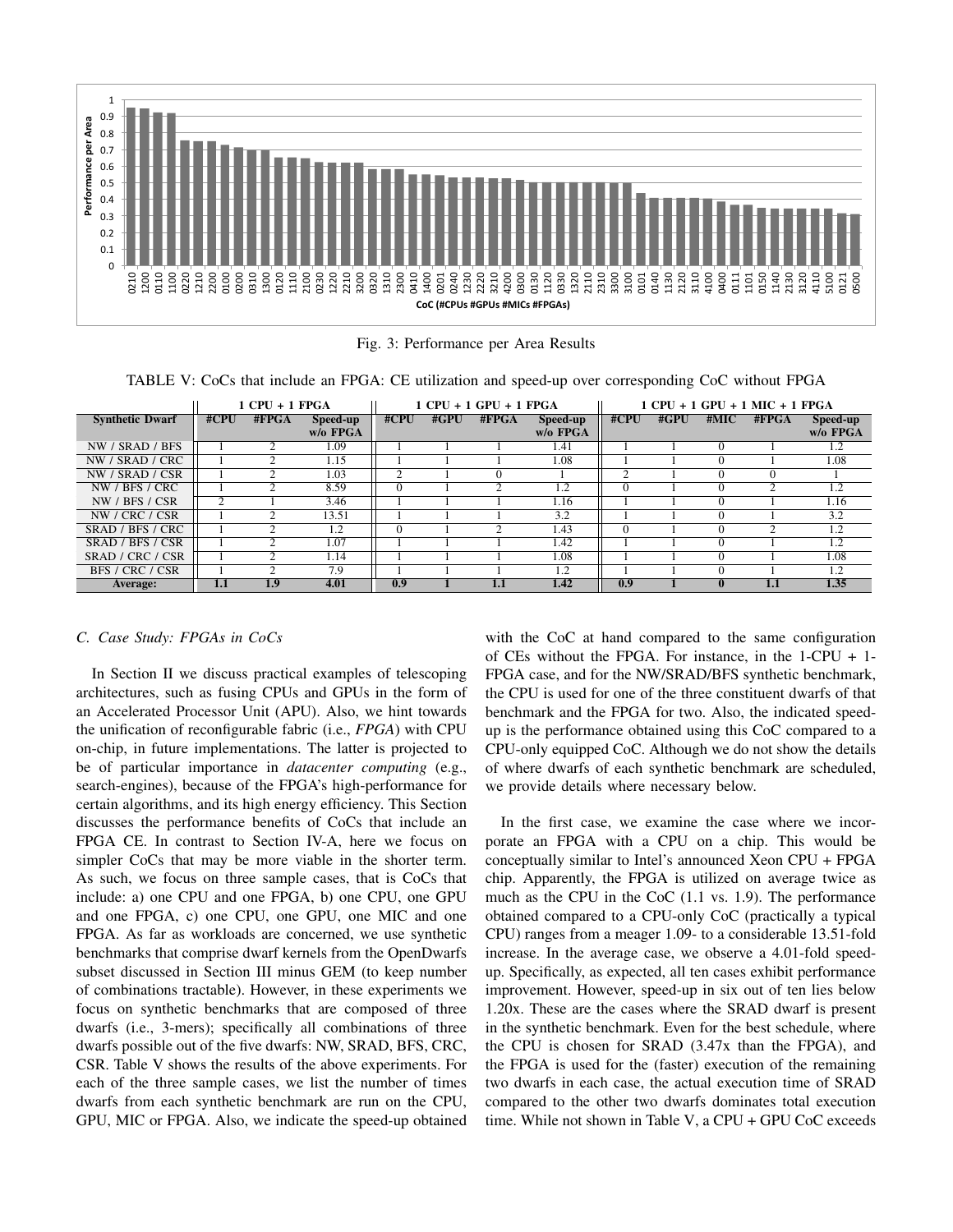a CPU + FPGA CoC performance for the workloads under consideration, for nine out of ten cases. Specifically, all six synthetic benchmarks that contain SRAD are considerably slower on the CPU + FPGA CoC. Of the four remaining ones the CPU + GPU CoC is faster in three out of four cases (by 1.12-1.20x), whereas in one case (NW/CRC/CSR) the CPU + FPGA CoC is faster by 1.88x. In that case, NW runs 3.2x faster on the FPGA, CRC runs 27.35x faster on the FPGA, and CSR runs 3.77x faster on the CPU. Since all three dwarfs can run in parallel and we have one CPU and one FPGA in the CoC, NW and CRC run one after the other on the FPGA while CSR runs on the CPU. The above shows how important heterogeneity (or hardware customization) is to cover special cases that may appear and completely nullify any expected performance gains.

The second case studies a CoC that contains an FPGA on a chip together with CPU and GPU CEs. That would correspond to an APU chip, as available today, with the addition of an FPGA on that same chip package. As we observe in Table V, despite the presence of a GPU, the FPGA is still utilized at least once in nine out of ten cases. That makes it obvious that the addition of an FPGA on chip would be beneficial for performance, if added alongside a CPU or a CPU and GPU. Even though the benefits of adding an FPGA to an APU chip are not as high as doing so on a CPU-only, they still provide an average of 1.42-fold performance increase. In our example synthetic benchmarks, the major benefit comes from scheduling SRAD on the GPU. As we mentioned the actual execution time for SRAD (even on the GPU) is comparably bigger than the rest of the dwarfs. This may mean that the scheduler picks the second fastest CE for a dwarf, as long as SRAD is assigned to the GPU. For example, in the NW/SRAD/BFS case, NW is assigned to the CPU and BFS to the FPGA, although these CEs are the second best for these dwarfs. As one can see in the CPU + FPGA and CPU + GPU + FPGA cases, adding an extra CE is always better. Even in the case a CE may not be the most suitable (i.e., fastest) for a given dwarf, it provides more scheduling possibilities that can lead to a better overall performance. While this may be worse with respect to power, clever power-saving techniques could counter such effects (e.g., switching off CEs when not used, etc.)

In the third case, we consider the case of placing an FPGA together with a CPU, GPU, and MIC CEs. This experiment provides useful insights, that also tie back to Section IV-B. Specifically, it is an example of a case where an extra CE, which also occupies useful chip real estate, does not contribute any performance benefit. As we see, the MIC is not used at all across the synthetic benchmarks search space. In fact, the statistics reduce to the previous case (CPU + GPU + FPGA CoC). While the number of constituent workloads within our synthetic benchmarks (three) is less than the available CEs (four), it is still interesting to see that MIC is not used over one of the other CEs in *any* of the synthetic benchmarks. Similarly, comparing the CPU + GPU + MIC + FPGA CoC to the corresponding one without the FPGA, we identify only three cases where adding the FPGA benefits performance (the rest remains the same). These are the cases where the BFS dwarf is present and now scheduled on the FPGA, instead of MIC.

## V. DISCUSSION

Telescoping architectures in the form of CoCs bears many similarities with related work (Section VI) and can provide performance and power benefits. In this work, we focus on a first-order approach on the performance aspect of CoCs, identifying an upper bound on attainable performance, under certain assumptions. Telescoping architectures in the context of heterogeneous computing (i.e., CoCs) is a non-trivial effort. In order for CoCs to find practical implementation a number of issues needs to be addressed, some of which warrant a whole research area by themselves. The proposed methodology, based on dwarf-based synthetic benchmarks, can be used in such future studies that focus on issues like scheduling, power/energy-aware optimizations, memory hierarchies, network-on-chip. Also, it can serve as a starting point for refined approaches for performance modeling/prediction. Borkar and Chien discuss challenges regarding the future of microprocessors, many of which are relevant to a CoC, in more detail in [23]. Here, we provide a high-level overview of three issues related to our assumptions in Section III-D.

## *A. Programming CoCs:*

One of the obstacles in democratizing heterogeneous computing has been learning a disparate set of programming languages and optimization techniques. Eventually, key hardware vendors introduced the OpenCL standard that allows programming CPUs, GPUs, Intel MICs and even FPGAs. The "write once, run anywhere" concept of OpenCL renders it ideal for a heterogeneous cluster on a chip. While OpenCL, as is, covers the *functional portability* aspect (i.e., correct results across architectures), there yet remains the issue of *performance portability* (i.e., equally fast performance across architectures, given the same code). It is expected that compiler technology advances, in tandem with autotuners, and optimized/customized libraries will assist towards bridging the performance portability gap across heterogeneous architectures.

## *B. Identifying Patterns/Signatures and Scheduling:*

Scheduling dwarfs within an application to the CEs of a CoC in an efficient way requires identifying the dwarfs within that application. Research efforts include using performance counters to dynamically identify the best program phase to core matching ([24], [21]) or signature-driven approaches ([25], [26], [27]) and other scheduling techniques/run-time systems for workloads with various levels of parallelism (e.g., task-based, loop-based) on heterogeneous resources ([28], [29]). Efficient recognition of dwarfs as constituent parts of real applications is challenging because applications may be composed of multiple dwarfs in a non-trivial way. Related work could be expanded to leverage CoC architectures and dwarf-based workloads.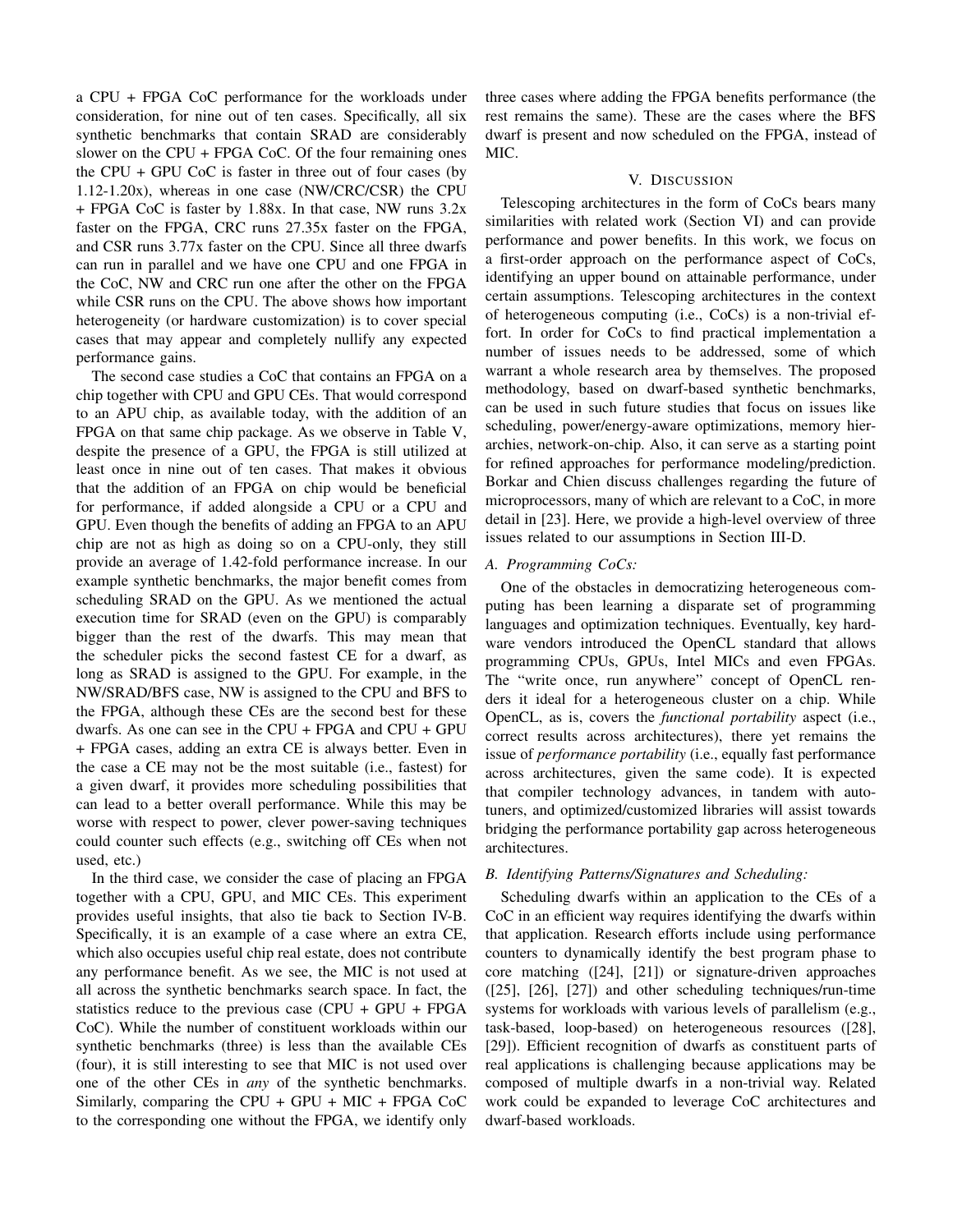# *C. Hardware-Related Issues: Chip Integration, Data Transfers and Memory Unification, Power:*

For CoCs to materialize there is a need for major advances on the hardware level, specifically in the area of System on Chip (SoC) or System in Package (SiP) [30]. The latter is on the focus of ITRS [31], where complex, 3D SiP architectures are proposed on the road to *heterogeneous integration*. In both cases assembly, packaging, and most importantly interconnect of separate parts of a die (or chips in a SiP) will play a very important role in the fruition of CoC architectures. Issues like energy efficiency and energy proportionality are also of paramount importance. An interesting discussion on interconnects of future multi-processors, as well as power-related concerns, is given in [23]. We expect that the trend towards unifying the memory space and collocating heterogeneous cores on the same die (e.g., in the APU case) will continue allowing *more* and *different* instances of compute engines to perform synergistically within the same chip or package.

## VI. RELATED WORK

The concept of architectural unification in the context of homogeneous and heterogeneous computing is not new. In Section II we discuss examples from the commercial domain. Here, we focus on prior research that attempts to address the issue from a theoretical and practical standpoint.

In [32], Borkar discusses the prospect of many-core architectures that comprise hundrends or thousands of cores, as an answer to the unreasonable power envelop of integrating multiple complex cores on a die. In the proposed solution the cores correspond to simpler cores versus "fat" cores (e.g., typical Xeon cores). This concept materialized with Intel Many Integrated Core (MIC) architecture (up to 61 cores in Knight's Corner and 72 cores in Knight's Landing co-processors). Borkar's work refers to homogeneous cores, as opposed to the following works, however it provides useful background related to fine-grain power management, memory bandwidth, on-die networks and system resiliency for many-core systems that are also relevant in the heterogeneous context.

In [21] Kumar et al. study single-ISA heterogeneous multicore architectures. Specifically, they present a chip-level multiprocessor with four Alpha cores of varying complexity and power consumption, with the same ISA. Their evaluation is simulation-based, and includes certain assumptions (e.g., oracle scheduling, assumed architectural and power-related characteristics). One assumption is that different workload phases can be assigned to the most appropriate core type, while rest cores are switched off. The authors conclude that the proposed multi-core architecture demonstrates up to three times higher energy efficiency with small sacrifices in performance.

Chung et al. [17] evaluate the prospects of single-chip heterogeneous computing from a stand-point similar to ours. Specifically, they try to answer the question: *"Does the future include custom logic, FPGAs, and GPGPUs?"* To address the question in the context of performance scaling and energy efficiency they investigate designs that place *unconventional cores* alongside traditional CPU cores. They focus on an analytical model that extends Hill and Marty's work [33] to include unconventional cores, i.e., custom logic, FPGAs, and GPUs. As in [21] and our work, their methodology includes assumptions with respect to the parallel workloads, like perfect scheduling and infinite divisibility.

In [19] Lukefahr et al. propose *Composite Cores*, an architecture that brings the notion of heterogeneity within a *single* core, with the main target being to reduce *switching overheads* – typically observed in other heterogeneous computing approaches. Composite Cores is based around the concept of big and little compute micro-engines that are characterized by high performance and high energy efficiency, respectively. Cycleaccurate simulations show their design achieves considerable energy savings (18%) at minimal performance loss (5%).

Chien et al. [34] propose an alternative approach to heterogeneity and energy efficiency through *hardware customization*. Specifically, they argue about steering away from the traditional 90/10 optimization paradigm that guides architectural designs and addresses the "common case". Instead, they propose the *10x10* architecture that includes cores (or *microengines*) optimized for ten different 10% cases (where the number ten is arbitrarily chosen). Guha et al. [35] examine a broad selection of benchmarks from major benchmark suites in order to cluster applications by computation and memory behavior. Conceptually, each of these clusters would correspond to the "10%" cases optimally executed by each of the "10" corresponding micro-engines. [36] presents a case study, on a higher-level, of a "7x7" architecture.

Our work, complements prior work in that it tries to address heterogeneous computing, but does so in the context of what we term *telescoping architectures*. In contrast to the above works, we omit a theoretical analysis or simulator-based approaches, in favor of a high-level practical approach with considerable breadth, where we conceptually combine existing heterogeneous architectures and evaluate their performance, under certain assumptions. As shown in previous works above, assumptions in initial approaches for novel architectures are acceptable (but need to be refined and addressed in subsequent work). Clusters on a Chip (CoCs), as defined in Section III-A, in contrast to [21] have disparate ISAs. However, as opposed to some of the other works, they can be universally programmed using OpenCL. In our work, we employ dwarf-based benchmarks for evaluation purposes that allow a certain level of generalization of conclusions. The majority of the work, except "10x10"-related papers that use the notion of clustering of computation and communication patterns, uses standard benchmarks that may not allow such broader insights.

#### VII. CONCLUSIONS AND FUTURE WORK

In this work we conducted a broad exploration of the heterogeneous architecture space via *real hardware* by extending the notion of *telescoping architectures*. This notion of telescoping allows us to envision, in a form of déjà vu, that similar advances that led from a commodity (heterogeneous) cluster in a machine room to a commodity cluster on a chip, will be repeated, now in the context of heterogeneity. To